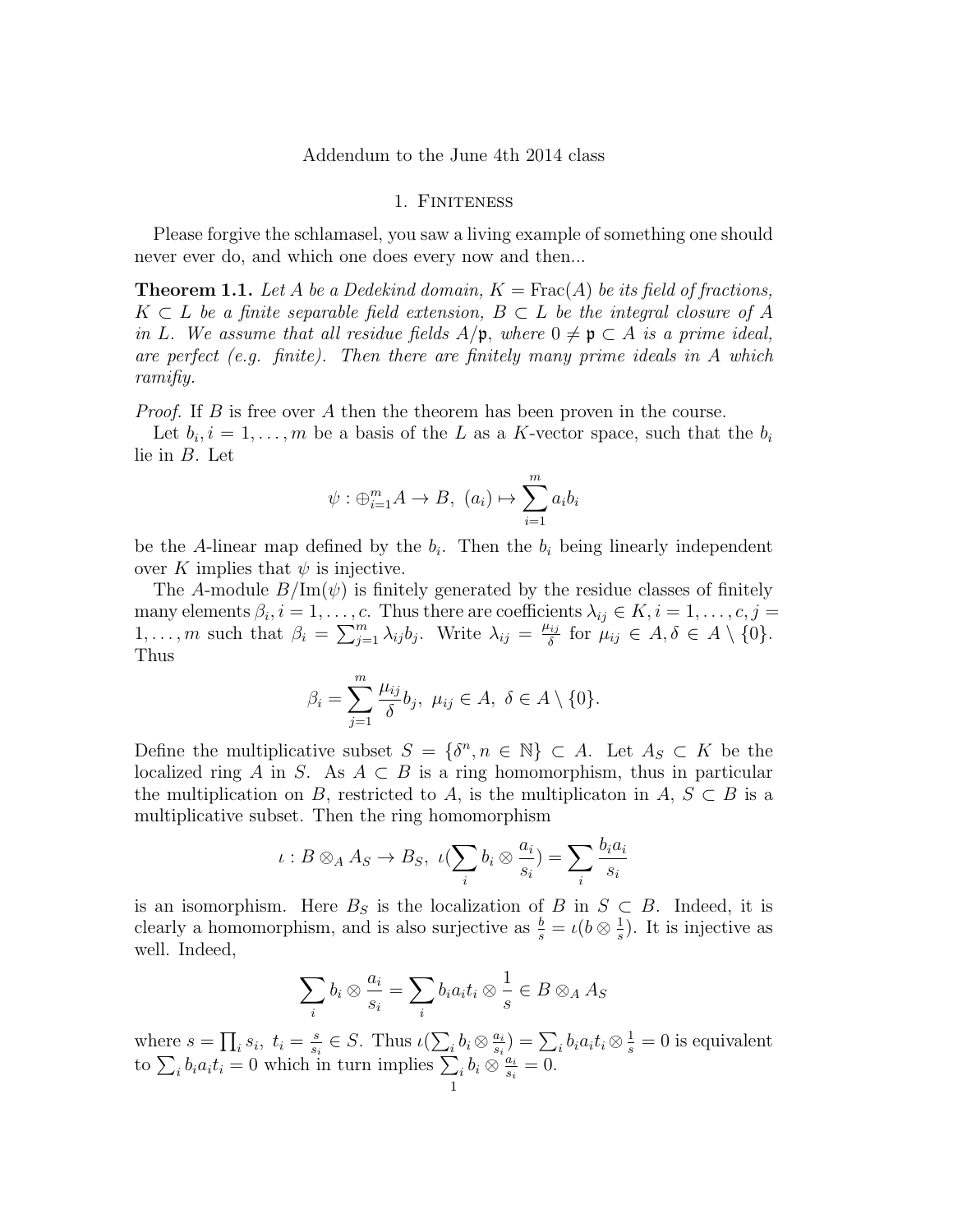Now the  $A<sub>S</sub>$ -linear map

$$
\psi \otimes_A A_S : (\bigoplus_{i=1}^m A) \otimes_A A_S = \bigoplus_{i=1}^m A_S \to B \otimes_A A_S = B_S
$$

is an isomorphism. Indeed, as an  $A_S$ -module,  $B_S$  is spanned by  $\frac{b_i}{1}, i = 1, \ldots, m$ and  $\frac{\beta_i}{1}$ ,  $i = 1, \ldots, c$ . But by definition,  $\frac{\beta_i}{1}$  lies in the A<sub>S</sub>-submodule of B<sub>S</sub> spanned by the  $\frac{b_i}{1}$ ,  $i = 1, ..., m$ . So  $\psi \otimes_A A_S$  is surjective. It is injective as well. Indeed, if  $\left(\frac{a_1}{s_1},\ldots,\frac{a_m}{s_m}\right)$  $\binom{a_m}{s_m} \in \bigoplus_{i=1}^m A_S$  lies in  $\text{Ker}(\psi \otimes_A S)$ , then, as  $\psi \otimes_A S$  is a ring homomorphism, for any  $s \in S$ ,  $\left(\frac{a_1 s}{s_1}, \ldots, \frac{a_m s}{s_m}\right)$  $\frac{u_{ms}}{s_m}$ ) lies in  $\text{Ker}(\psi \otimes_A S)$  as well. In particular for  $s = \prod_i s_i$ , in which case  $\left(\frac{a_1 s}{s_1}, \ldots, \frac{a_1 s}{s_1}\right)$  $\binom{a_1s}{s_1} = \left(\frac{a_1t_1}{1}, \ldots, \frac{a_mt_m}{1}\right)$  $\frac{1}{1}$  with the previous notations. Thus  $(\psi \otimes_A A_S)(\frac{a_1s}{s_1}, \ldots, \frac{a_ms}{s_m})$  $\frac{u_{m}s}{s_{m}}$ ) =  $\frac{\psi(x)}{1}$  = 0 with  $x = (a_1t_1, \ldots, a_mt_m)$ . By the injectivity of  $\psi$ , we conclude  $x = 0$ , thus  $x \otimes \frac{1}{s} = (\frac{a_1}{s_1}, \dots, \frac{a_m}{s_m})$  $\frac{a_m}{s_m}$ ) = 0.

Yet again by theorem of the course, there are finitely many prime ideals in  $A<sub>S</sub>$ which ramify in  $B_s$ . We denote them by  $P_1, \ldots, P_\alpha$ . On the other hand, one has the prime ideal decomposition  $\langle \delta \rangle = \prod_{i=1}^s \mathfrak{q}_j^{m_j}$  $j_j^{m_j}$  of the principal ideal spanned by  $\delta$  in A. Via the localization homomorphism  $A \to A_S$ , the prime ideals of  $A_S$  are all of the shape  $p A_S$ , where  $p \subset A$  is a prime ideal and  $p \notin \{q_1, \ldots, q_s\}$ . Write  $P_i = \mathfrak{p}_i A_S$  for  $\mathfrak{p}_i = P_i \cap A$ . Then  $B/A$  ramifies in  $\{\mathfrak{p}_1, \ldots, \mathfrak{p}_\alpha\}$  and possibly in some of the  $q_j$ ,  $j = 1, \ldots, s$ . This finishes the proof.

## 2. Remarks

If we wish to understand the theorem for  $K$  being a number field and  $A$  being its ring of integers, that is the integral closure of  $\mathbb Z$  in  $K$ , or  $K$  being a function field and A being the integral closure of  $\mathbb{F}_p[X]$  in K, then we can give a slicker argument. Write  $F = \mathbb{Q}$  in the number field case,  $F = \mathbb{F}_p(X)$  in the function field case, write  $R = \mathbb{Z}$  or  $\mathbb{F}_p[X]$ . Now if  $\mathfrak{p} \subset A$  ramifies in L, then a fortiori  $\mathfrak{p} \cap R$ ramifies in L. But B, the integral closure of A in L, is also the integral closure of R in L, thus is free as a R-module as R is a PID, thus a UFD. So by the theorem of the course applied to  $L \supset F$ , there are finitely many such primes in  $\mathfrak{p} \cap R \subset R$ which ramifiy in  $L$ . The finiteness of the number of prime ideals in  $K$  dividing a given prime in  $R$  finishes the proof.

 $\Box$ 

## 3. Apologies, with Auden: The Hard Question

To ask the hard question is simple: Asked at a meeting With the simple glance of acquaintance To what these go And how these do; To ask the hard question is simple, The simple act of the confused will.